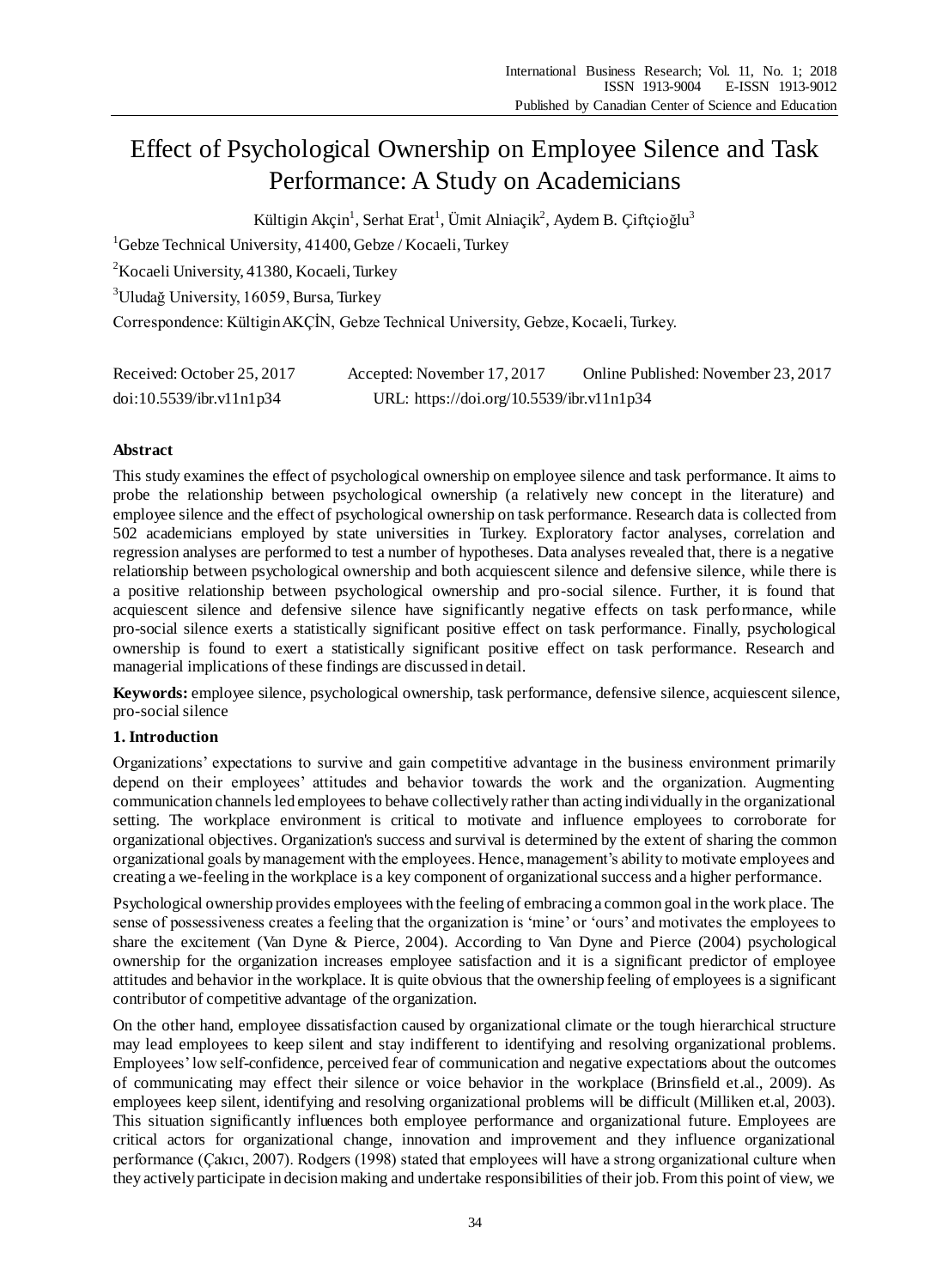can argue that employees' ownership feelings can be reinforced when managers value their expectations ad opinions in the workplace. In a similar vein, Li and Ling (2010) argued that administrative support will decrease employee silence. When the employees perceive the support, their confidence to the management will increase and thus silence will decrease.

Psychological ownership, a relatively new concept in the literature, and employee silence can be significant predictors of employee task performance. Probing the potential effects of silence and ownership on task performance may provide important insights. Objective of the current study is examining these relationships in a particular context, where a prominent hierarchical structure exists: academicians working for the higher education institutions. Research examining the interrelations among employee silence, psychological ownership and task performance is relatively scarce in the extant literature. Hence, this study aims to fill this gap to some extent by examining the effect of psychological ownership and employee silence on task performance. Theoretical background and literature review is provided in the next section. Next, methods and analyses section is presented. Findings are discussed and implications are provided in the last section.

#### **2. Theoretical Background**

#### *2.1 Psychological Ownership*

Psychological ownership is the feeling of possession over an object, concept, organization, or other person that may or may not be supported by formal ownership. Pierce and Furo (1991) stated that there are three forms of ownership rights. These are the right of physical/financial possession, the right of control and the right to obtain information. Further, they argue that (1) ownership feeling is a part of self-definition, (2) people develop feelings of ownership towards a variety of tangible or intangible objects, and (3) ownership feeling has significant behavioral, emotional and psychological outcomes (Pierce et.al. 2001). This feeling can arise in the absence of any formal or legal claims of ownership (Mayhew et.al, 2007). According to Dittmar (1992), the feeling of "mine" or "ours" has an important role in defining an individual's self-identity. Pierce et.al (1991) found in their study about employee ownership, that psychological ownership is developed from formal ownership.

A theory of psychological ownership explaining the ownership as a state in which individuals feel as though the target of ownership (material or immaterial in nature) or a piece of it is "theirs" was developed by Pierce et.al (2001). This ownership feeling can be directed towards the organization, group, idea or job as well as the equipment (Van Dyne & Pierce, 2004). Ownership invokes such positive feelings as satisfaction, volunteerism and personal sacrifice in the psychological ownership and organization relationship (Van Dyne & Pierce, 2004). As a result of such positive feelings, psychological ownership will provide high motivation that creates extra role behavior (Pierce et.al. 1991). According to Sieger and others (2013); psychological ownership increases firm performance by influencing entrepreneurship at the individual level.

Although there is not any empirical research examining the relationship between psychological ownership and employee silence, some studies tell about the existence of such relationship. For example, Botero and Van Dyne (2009) found a positive relationship between the open communication channels in the organization and employees' ease of self-expression and feeling psychologically safe within the organization. From psychological ownership perspective, based on their ownership target, employees with a focus on development and others with a focus of prevention arouse different feelings. For example; since valuing information sharing may create change and development, a development focused administrator may find personal satisfaction in sharing proprietary information about a project that may contribute to growth of the company. On the other hand, prevention focused employees may withhold such information to keep their status and avoid change (Avey et.al, 2009). Vakola and Bouradas (2005) examining the relationship between organizational commitment, job satisfaction and silence behavior found that silence negatively effected organizational commitment and job satisfaction.

# *2.2 Employee Silence*

According to Pinder and Harlos (2001), silence is an inherent state where the individual communicates with himself. According to Brinsfield et.al (2009) silence is a form of communication involving a range of cognitions, emotions and intentions. Pinder and Harlos (2001:334) defined employee silence as "the withholding of any form of genuine expression about the individual's behavioral, cognitive and/affective evaluations of his organizational circumstances to persons who are perceived to be capable of effecting change or redress. Many researchers assumed that silence is a relatively simple, unitary concept. There exist two main reasons of disregarding silence in past research. First, silence was taken as lack of voice (indeed it is not a behavior). When there is no conversation, lack of behavior does not draw attention. Second, it is hard to examine a lack of behavior compared to explicit behavior (Van Dyne et.al, 2003). Employee silence was first conceptualized by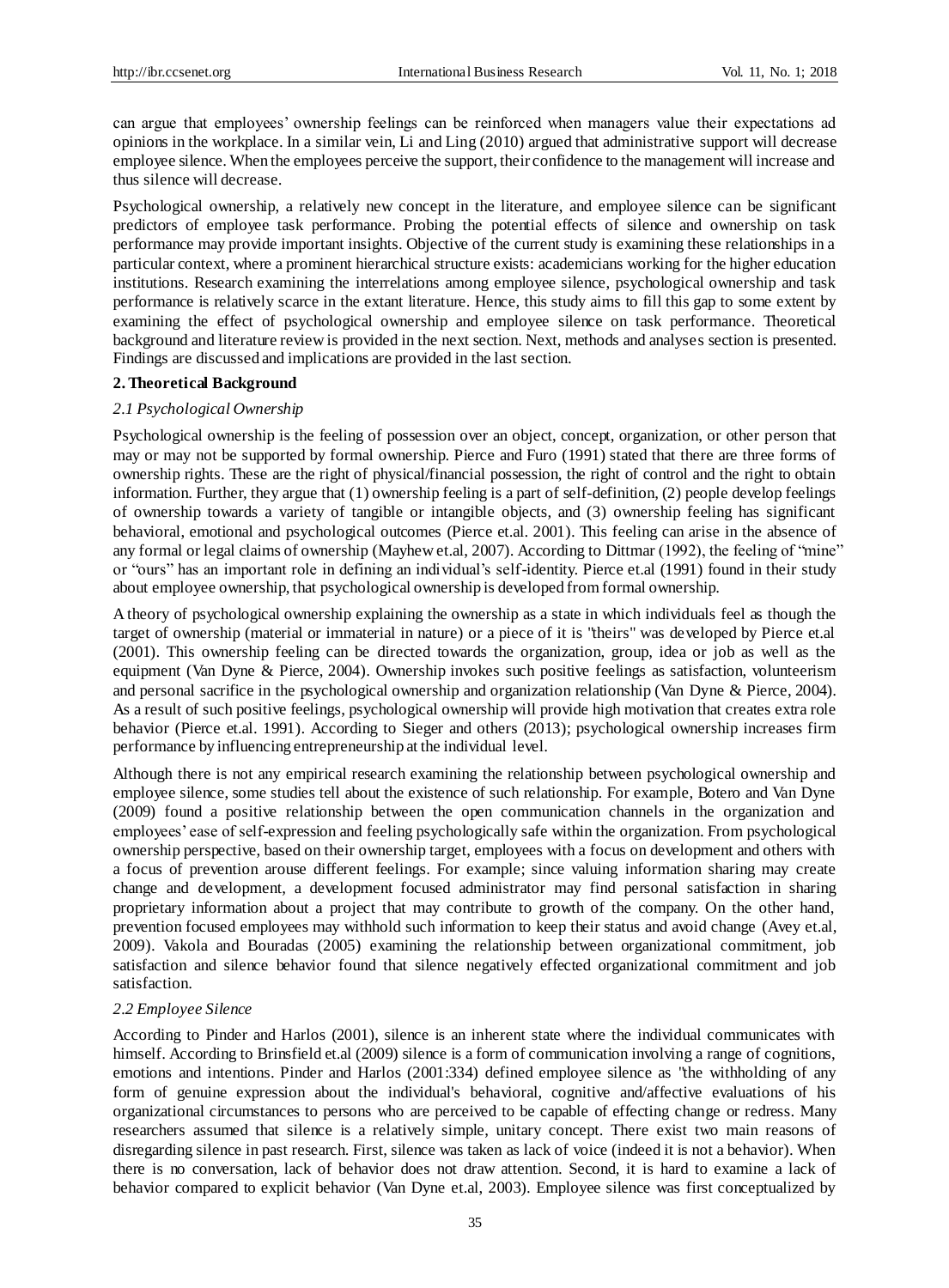Hirschman in the management literature. Hirschman (1970) defined silence as a passive but constructive response synonymous with loyalty, and since then management scientists have continued to equate silence with loyalty. At first, silence was taken as lack of utterance showing approval or commitment, but then it was conceptualized as a behavior affecting organizational performance and employees (Çakıcı, 2007: 149).

Employee silence is depicted as withholding any form of genuine expression about the individual's behavioral, cognitive and/affective evaluations of his organizational circumstances to persons who are perceived to be capable of effecting change or redress (Pinder & Harlos, 2001). While Morrison and Milliken (2000) take organizational silence as a negative behavior, Pinder and Harlos (2001) also see silent employees who deliberately withhold their evaluations about the organizational issues as harmful to themselves, to others or to the organization. Based on Morrison & Milliken (2000) and Pinder & Harlos's (2001) "Quiescent Silence" and "Acquiescence Silence" conceptualizations Van Dyne and others (2003) incorporated a third dimension (Pro-social Silence) to organizational silence concept.

*Acquiescent Silence:* Conceptualized by Pinder and Harlos (2001), acquiescent silence is defined as withholding relevant ideas, information, or opinions, based on resignation. Employees do not share their ideas and suggestions when they understand that they cannot make a difference (Van Dyne et.al, 2003).

*Defensive Silence:* Defensive silence is defined as withholding relevant ideas, information, or opinions as a form of self-protection, based on fear (Morrison and Milliken, 2000). It is an intentional and proactive behavior that is intended to protect the self from external threats. Van Dyne et.al (2003) defined defensive silence as preserving work-related information, ideas and opinions based on fear with the goal of protecting the self. Defensive Silence is intentional and proactive behavior that is intended to protect the self from external threats (Schlenker and Weigold, 1989). Defensive Silence is more proactive, involving awareness and consideration of alternatives compared to acquiescent silence and it is followed by a conscious decision to withhold ideas, information, and opinions as the best personal strategy at the moment (Van Dyne et.al, 2003).

*Pro-social Silence:* Pro-social Silence is defined as withholding work-related ideas, information, or opinions with the goal of benefiting other people or the organization – based on altruism or cooperative motives (Van Dyne et.al, 2003). Similar to defensive silence, pro-social silence is intentional and proactive behavior; it is not forced by the organization (Van Dyne et.al, 2003).

According to Morrison and Milliken (2003) administrators must create a psychologically safe work environment, enhance team learning and establish an open communication atmosphere in order to eliminate the barriers and motivate employees to speak up. Organizational silence often leads to increased negative emotions within the organization and decreases employee performance and effectiveness (Perlow & Williams, 2003). Since employee performance is tied to their satisfaction, silent employees remain incapable of satisfying these needs (Murphy & Cleveland, 1995).

#### *2.3 Task Performance*

In prominent studies dated back to 1970's task performance is defined based on intentions and behavior, instead of their consequences. These definitions focused on environmentally restricted behavior in addition to self-controlled behavior of employees that may affect organizational performance. Job performance is defined as actions and behaviors that are under the control of the individual that contribute to the goals of the organization (Rotundo and Sackett, 2002). Borman and Motowidlo (1993) defined task performance as the first dimension of job performance and conceptualized it as the necessary responsibilities that are required to complete a task. Task performance is related to the technical and professional features of the job. According to Jawahar and Carr (2007) task performance depicts fixed duties and responsibilities that make a job differed from others. Task performance refers to behaviors and activities that support the organization's technical core, which can involve the execution of technical processes or the maintenance of those processes (Borman ve Motowidlo, 1997). Task performance should be largely a function of cognitive ability, mediated primarily by task knowledge (knowledge of principles related to technical aspects of job performance), task skill (applying technical knowledge to perform tasks effectively) and task habits (characteristic responses to task situations that either facilitate or hinder the performance of tasks) (Borman et.al, 2001).

Based on the literature review, we designed a study to examine the effect of psychological ownership on employee silence and task performance. Next section provides the research methodology, data collection procedure, hypotheses and data analyses.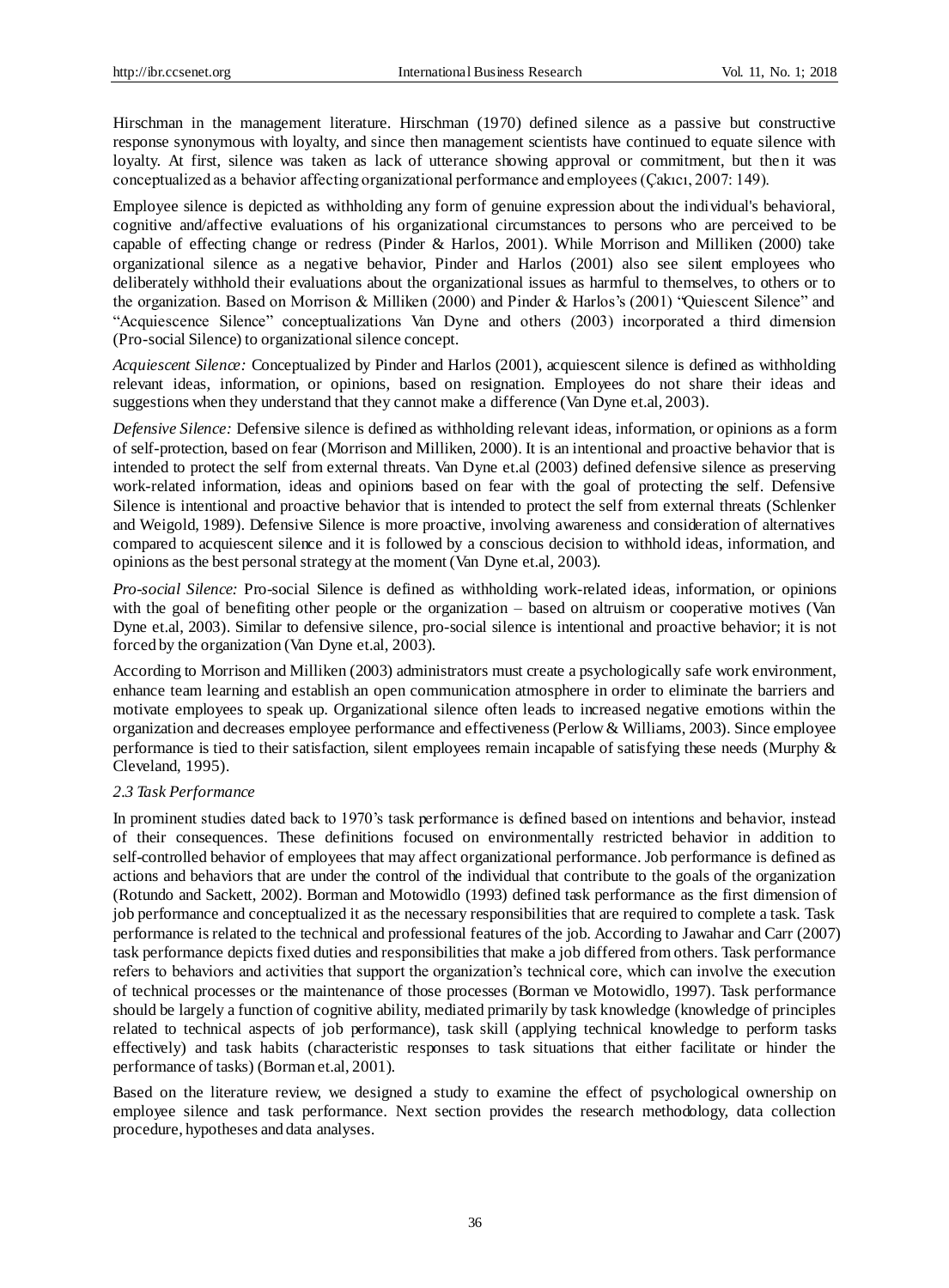#### **3. Methodology**

#### *3.1 Research Objective*

This study aims to examine the effect of psychological ownership on employee silence and task performance. For this purpose, a field research is conducted on academicians working for state universities in Turkey.

#### *3.2 Sample and Data Collection*

Research data is collected by an online survey. Population of the study is consisted of academicians working for state universities in Turkey. In order to obtain a complete list of academicians working for state universities in Turkey, a secondary research is conducted by scanning the web pages of the universities. After picking up the e-mail addresses, an invitation containing the web link of the online survey is sent to 7266 academicians' email addresses from state universities located all over the country. Data collection process took place between December 2016 and February 2017 and 502 valid responses are collected at the end of the process.

The online survey contained the 7 item Psychological Ownership Scale (Van Dyne and Pierce, 2004); 15 item Employee Silence Scale developed by Van Dyne et.al. (2003) and 9 item Task Performance Scale (Booth-Butterfield and Booth-Butterfield, 1991). Responses are taken by 5 point (1= strongly disagree; 5= strongly agree) Likert type scales for all of the study variables.

#### *3.3 Research Model*

Research model and hypotheses are seen on Figure 1.



Figure 1. Proposed model

#### **Hypotheses**

Based on the literature review, following hypotheses are proposed about the relationships between psychological ownership, employee silence and task performance.

- *H1 : Acquiescent silence negatively effects task performance.*
- *H2 : Defensive silence negatively effects task performance.*
- *H3 : Pro-social silence positively effects task performance.*
- *H4 : Psychological ownership negatively effects acquiescent silence.*
- *H5 : Psychological ownership negatively effects defensive silence.*
- *H6 : Psychological ownership positively effects pro-social silence.*
- *H7 : Psychological ownership positively effects task performance.*
- *3.4 Analyses and Results*

502 valid responses were collected by an online questionnaire. 58,6% of the respondents were males and 41,4% were females. 18,1% were single and 81,9% were married at the time of data collection. 30,7% of the respondents were aged between 34-41, whereas only 3,4% were older than 57. 33,5% of the participants were lecturers, 2% were translators and experts. Data analysis was performed by using SPSS program.

Scale reliability was examined in terms of inter-item consistency and Cronbach's Alpha coefficients were calculated for each scale. In order to check scale dimensionality, all study variables were subjected to exploratory factor analysis (EFA). The sample seemed adequate for running the EFA ( $KMO = 0.912$ ; Bartlett's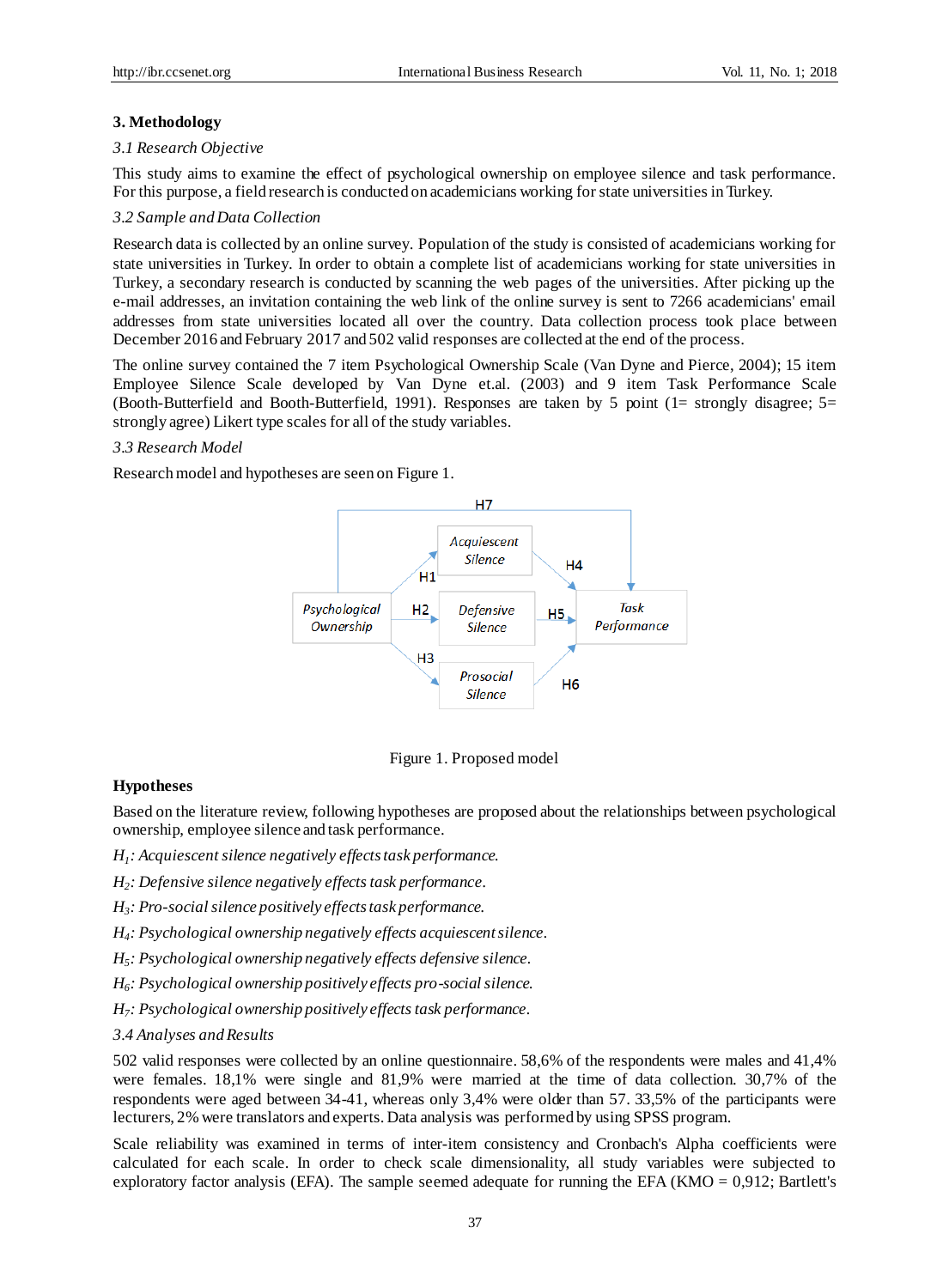test of spherecity  $p \le 0.001$ ). Table 1 show the results of exploratory factor analysis (factor loadings) and reliability analyses (Cronbach Alpha coefficients) with the descriptive statistics including item means and standard deviations. Principal components analysis with varimax rotation suggested five factors which explained 65% of the total variance. All of the scale items loaded adequately on the corresponding factors. Cronbach's Alpha coefficients showed satisfactory reliability for each scale (min 0,743).

Table 1. Results of Exploratory Factor Analysis and Reliability Analyses

|                                                                                            | Mean | Std.      | Factor  | Cronbach's |
|--------------------------------------------------------------------------------------------|------|-----------|---------|------------|
|                                                                                            |      | Deviation | Loading | Alfa       |
| <b>Psychological Ownership</b>                                                             |      |           |         |            |
| This is MY organization.                                                                   | 3.77 | 1.167     | .884    |            |
| I sense that this organization is OUR company.                                             | 3.65 | 1.203     | .900    |            |
| I feel a very high degree of personal ownership for this organization.                     | 3.48 | 1.234     | .905    |            |
| I sense that this is MY company.                                                           | 3.56 | 1.199     | .913    |            |
| This is OUR company.                                                                       | 3.66 | 1.185     | .908    | .940       |
| Most of the people that work for this organization feel as though they<br>own the company. | 2.93 | 1.042     | .628    |            |
| It is hard for me to think about this organization as MINE. (reversed)                     | 3.78 | 1.251     | .623    |            |
| <b>Acquiescent Silence</b>                                                                 |      |           |         |            |
| I am unwilling to speak up with suggestions for change because I am                        |      |           |         |            |
| disengaged.                                                                                | 2.88 | 1.280     | .720    |            |
| I am unwilling to speak up with suggestions for change because I                           |      |           |         |            |
| believe that my colleagues will make the right decision.                                   | 2.05 | .911      | .670    |            |
| I keep my ideas about solutions to problems to myself.                                     | 1.97 | 1.082     | .425    | .743       |
| I keep any ideas for improvement to myself because I have low                              | 1.85 | 1.002     | .527    |            |
| self-efficacy to make a difference.                                                        |      |           |         |            |
| I am unwilling to express my ideas for change in disengaged areas                          | 2.31 | 1.133     | .619    |            |
| because I don't want to increase the work load.                                            |      |           |         |            |
| <b>Defensive Silence</b>                                                                   |      |           |         |            |
| I withhold new information dues to fear about my future in the                             | 2.02 | 1.090     | .725    |            |
| organization.                                                                              |      |           |         |            |
| I withhold relevant information due to fear.                                               | 2.25 | 1.190     | .827    | .906       |
| I omit pertinent facts in order to protect him/her self.                                   | 2.25 | 1.167     | .859    |            |
| I avoid expressing ideas for improvements, due to self-protection                          | 1.99 | 1.022     | .837    |            |
| I do not speak up and suggest ideas for change, based on fear                              | 1.97 | 1.111     | .773    |            |
| <b>Pro-social Silence</b>                                                                  |      |           |         |            |
| I withhold confidential information, based on cooperation                                  | 3.85 | 1.185     | .758    |            |
| I protect proprietary information in order to benefit the organization                     | 3.94 | 1.104     | .853    |            |
| I withstand pressure from others to tell organizational secrets.                           | 4.03 | 1.062     | .797    | .876       |
| I refuse to divulge information that might harm the organization                           | 4.09 | 1.075     | .828    |            |
| Protects confidential organizational information appropriately, based on                   | 4.06 | 1.060     | .776    |            |
| concern for the organization.                                                              |      |           |         |            |
| <b>Task Performance</b>                                                                    |      |           |         |            |
| Achieves the objectives of the job.                                                        | 3.69 | .937      | .550    |            |
| Meets criteria for performance.                                                            | 4.12 | .829      | .705    |            |
| Demonstrates expertise in all job-related tasks.                                           | 4.25 | .792      | .763    |            |
| Fulfills all the requirements of the job.                                                  | 4.36 | .783      | .802    |            |
| Could manage more responsibility than typically assigned.                                  | 4.16 | .890      | .742    | .897       |
| Appears suitable for a higher-level role.                                                  | 3.70 | .997      | .633    |            |
| Is competent in all areas of the job, handles tasks with proficiency.                      | 3.97 | .883      | .776    |            |
| Performs well in the overall job by carrying out tasks as expected.                        | 4.27 | .729      | .841    |            |
| Plans and organizes to achieve objectives of the job and meet deadlines.                   | 4.32 | .781      | .785    |            |

EFA and reliability analyses results verified the scale dimensionality and reliability. As a next step, composite measures were computed by averaging the responses on the corresponding items under each scale. Consequently, we computed five composite variables in order to be used to test the research hypotheses. Correlations among these composite variables are seen on Table 2.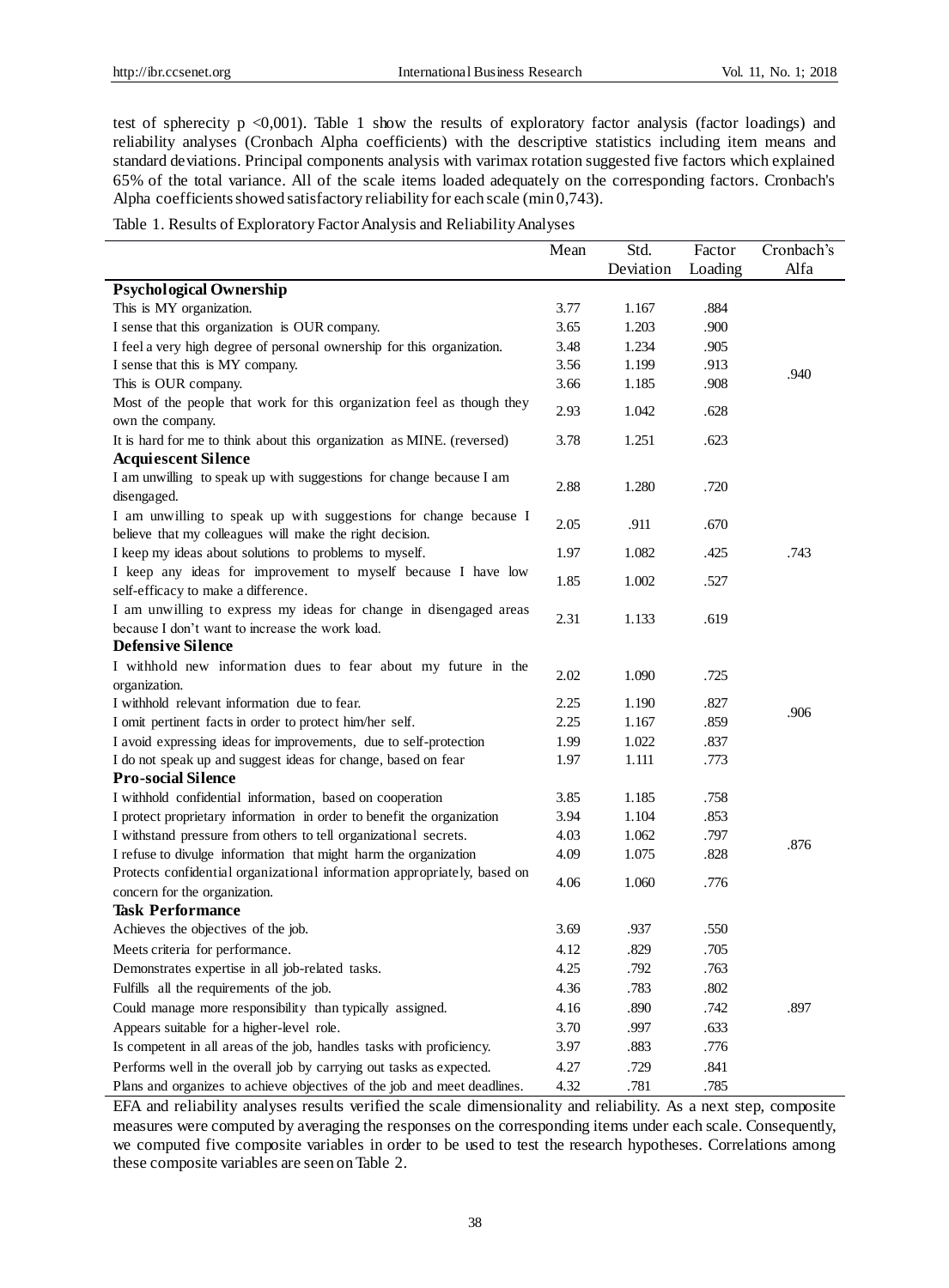|                         | Psychological<br>Ownership | Acquiescent<br>Silence | Defensive<br>Silence | Pro-social Silence     |
|-------------------------|----------------------------|------------------------|----------------------|------------------------|
| Acquiescent Silence     | $-319$ <sup>**</sup> )     |                        |                      |                        |
| Defensive Silence       | $-435$ <sup>(**)</sup> )   | $,609$ <sup>(**)</sup> |                      |                        |
| Pro-social Silence      | $,179$ <sup>(**)</sup> )   | -.084                  | $-.007$              |                        |
| <b>Task Performance</b> | $.278$ <sup>(**)</sup> )   | $-0.235$ (**)          | $-144$ (**)          | $.287$ <sup>(**)</sup> |
|                         |                            |                        |                      |                        |

#### Table 2. Bivariate Correlations

# \*\*  $P < 0.01$

 $* P < 0.05$ 

Based on the bivariate correlation analyses, defensive silence and acquiescent silence are found to share significantly negative correlations with psychological ownership ( $r = -0.435$  and  $r = -0.319$  respectively,  $p < 0.001$ ). Pro-social silence is found to have a significantly positive correlation with psychological ownership (r=0,278, p<0,001). Similar results are obtained about the relationship between employee silence dimensions and task performance. Defensive silence and acquiescent silence are found to have significantly negative correlations with task performance ( $r= -0.144$  and  $r=-0.235$  respectively,  $p<0.001$ ). Pro-social silence is found to have a significantly positive correlation with task performance  $(r=0.287, p<0.001)$ . Further, a significantly positive relationship between psychological ownership and task performance is found ( $r = 0.278$ ;  $p < 0.001$ ). These findings exert significant interactions between the study variables. However, weak to moderate correlations among the study variables do not pose a multicollinearity risk for the regression analyses in the next step.

### *3.5 Hypotheses Testing*

Research hypotheses were tested by a number of multiple regression analyses. Table.3 shows the results of the first regression analysis where employee silence predicts task performance. According to regression analysis results, employee silence is a significant predictor of task performance (F= 29,157; P<0,001).

| Model      | Independent Variable and | Stand. $\beta$ |          |      | Adjusted | F Value | Model |
|------------|--------------------------|----------------|----------|------|----------|---------|-------|
|            | The Moderator            |                |          | Sig. | $R^2$    |         | Sig.  |
|            | Employee Silence         |                |          |      | .055     | 29.157  | .000  |
|            | Acquiescent Silence      | $-.235$        | $-5.400$ | .000 |          |         |       |
|            | Defensive Silence        | $-144$         | $-3.263$ | .001 |          |         |       |
|            | Pro-social Silence       | .287           | 6.693    | .000 |          |         |       |
| $\sqrt{ }$ | 7.77.11<br>$m + n + c$   |                |          |      |          |         |       |

Table 3. Regression Analysis: The Effect of Employee Silence on Task Performance

Dependent Variable: Task Performance

\*\* P< 0.01

 $* P < 0.05$ 

Acquiescent Silence and Defensive Silence have significantly negative effects on task performance ( $\beta$ = -,235, p<0,001 and β= -,144, p<0,005 respectively) Pro-social Silence has a significantly positive effect on task performance ( $\beta$ = ,287, p<0,001). These findings support H1, H2, and H3. Acquiescent silence and defensive silence have negative effects on task performance while pro-social silence has a positive effect.

Table.4 shows the results of the second regression analysis where psychological ownership predicts acquiescent silence. According to regression analysis results, psychological ownership is a significant predictor of acquiescent silence (F= 56,688, P<0,001). Psychological ownership has a significantly negative effect on acquiescent silence ( $\beta$ = -,319, p<0,001). Based on this finding, we support the fourth hypothesis (H4). Psychological ownership has a negative effect on acquiescent silence.

Table 4. Regression Analysis: The Effect of Psychological Ownership on Acquiescent Silence

| Model | Independent Variable<br>and The Moderator | Stand. $\beta$ |          | Sig. | Adjusted<br>$\mathbf{D}^2$ | F Value | Model<br>Sig. |
|-------|-------------------------------------------|----------------|----------|------|----------------------------|---------|---------------|
|       | Psychological<br><b>Ownership</b>         | $-.319$        | $-7.529$ | 000  | 100                        | 56.688  | .000          |

Dependent Variable: Acquiescent Silence

 $*$  P  $< 0.01$ 

 $* P < 0.05$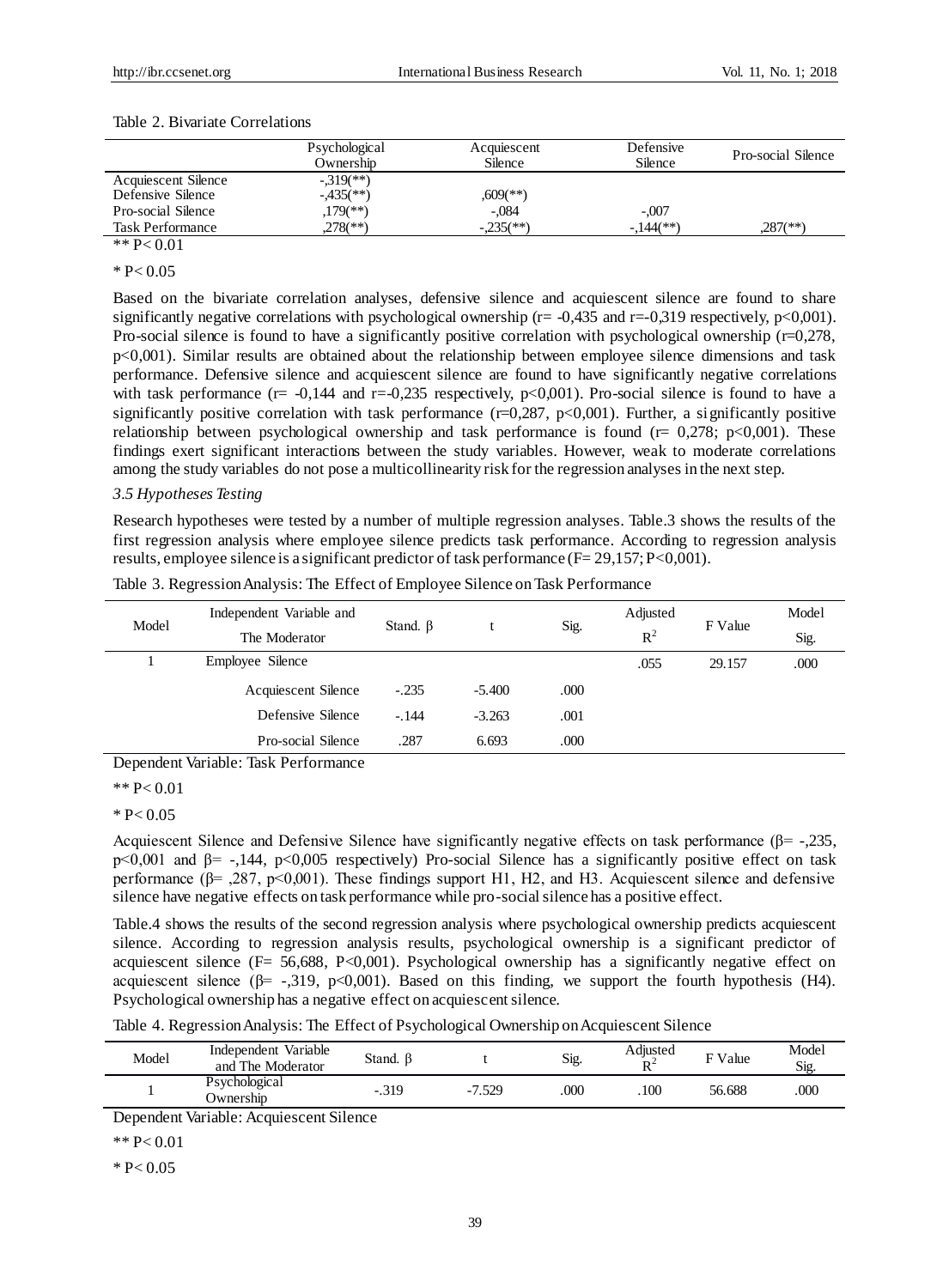Table.5 shows the results of the third regression analysis where psychological ownership predicts defensive silence. According to regression analysis results, psychological ownership is a significant predictor of defensive silence ( $F= 116,365, P<0,001$ ). Psychological ownership has a significantly negative effect on defensive silence  $(\beta$ = -435, p<0,001). Based on this finding, we support the fifth hypothesis (H5). Psychological ownership has a negative effect on acquiescent silence.

| Table 5. Regression Analysis: The Effect of Psychological Ownership on Defensive Silence |  |  |
|------------------------------------------------------------------------------------------|--|--|
|                                                                                          |  |  |

| Psychological<br>$-.435$<br>000<br>000<br>.187<br>$-10.787$<br>116.365<br>Ownership | Model | Independent Variable<br>and The Moderator | Stand. $\beta$ | Sig. | Adjusted<br>$\mathbf{D}$ | F Value | Model<br>Sig. |
|-------------------------------------------------------------------------------------|-------|-------------------------------------------|----------------|------|--------------------------|---------|---------------|
|                                                                                     |       |                                           |                |      |                          |         |               |

Dependent Variable: Defensive Silence

$$
** P< 0.01
$$

 $* P < 0.05$ 

Table.6 shows the results of the fourth regression analysis where psychological ownership predicts pro-social silence. According to regression analysis results, psychological ownership is a significant predictor of pro-social silence (F= 16,477, P<0,001). Psychological ownership has a significantly positive effect on pro-social silence  $(\beta$ =,179, p<0,001). Based on this finding, we support the sixth hypothesis (H6). Psychological ownership has a positive effect on pro-social silence.

Table 6. Regression Analysis: The Effect of Psychological Ownership on Pro-social Silence

| Model | Independent Variable<br>and The Moderator | Stand. $\beta$ |       | Sig. | Adjusted<br>$R^{\cdot}$ | $\overline{F}$ Value | Model<br>Sig. |
|-------|-------------------------------------------|----------------|-------|------|-------------------------|----------------------|---------------|
|       | Psychological<br><b>Ownership</b>         | .179           | 4.059 | 000  | 030                     | $16.47^{\circ}$      | 000           |

Dependent Variable: Pro-social Silence

# \*\* P< 0.01

 $* P < 0.05$ 

Finally, Table 7 shows the results of the last regression analysis where psychological ownership predicts task performance. According to regression analysis results, psychological ownership is a significant predictor of task performance ( $F = 41,723$ ,  $P < 0,001$ ). Psychological ownership has a significantly positive effect on task performance  $(\beta = 0.278, \beta \le 0.001)$ . Based on this finding, we support the last hypothesis (H7). Psychological ownership has a positive effect on task performance.

Table 7. Regression Analysis: The Effect of Psychological Ownership on Task Performance

| Model | Independent Variable<br>and The Moderator | Stand. ß |       | Sig. | Adjusted<br>$\mathbf{D}^{\perp}$ | F Value | Model<br>Sig. |
|-------|-------------------------------------------|----------|-------|------|----------------------------------|---------|---------------|
|       | Psychological<br><b>Ownership</b>         | .278     | 6.459 | 000  | $.07^{-}$                        | フつつ     | 000           |

Dependent Variable: Task Performance

 $*$  P  $< 0.01$ 

# $* P < 0.05$

### **4. Discussion**

This study aimed to contribute the literature by examining the effect of psychological ownership (as perceived by the employees) on employee silence and task performance. In today's turbulent work environment, high uncertainty, organizational downsizing, mergers and other trends raised the importance of employee performance in achieving organizational goals. Thus, it is vital for organizations to know their employees profoundly. (Eisenberger et.al. 2016; Kurtessis et.al., 2015).

Psychological ownership has positive outcomes for the organization and it may urge emotional, attitudinal and behavioral consequences (Van Dyne & Pierce, 2004). Employee performance is positively affected by the perception of high organizational support (Kurtessis et.al 2015; Rhoades & Eisenberger, 2002). At this stage it is important to relay maximum employee contribution to the organization. However, when employees do not provide feedback about the problems they observe, the phenomenon "employee silence" comes to existence (Morrison, 2014). In this case, before informing their managers, expressing ideas or speaking about a problem, employees pay attention to whether their managers will take responsibility and stand by them (Milliken et.al., 2003).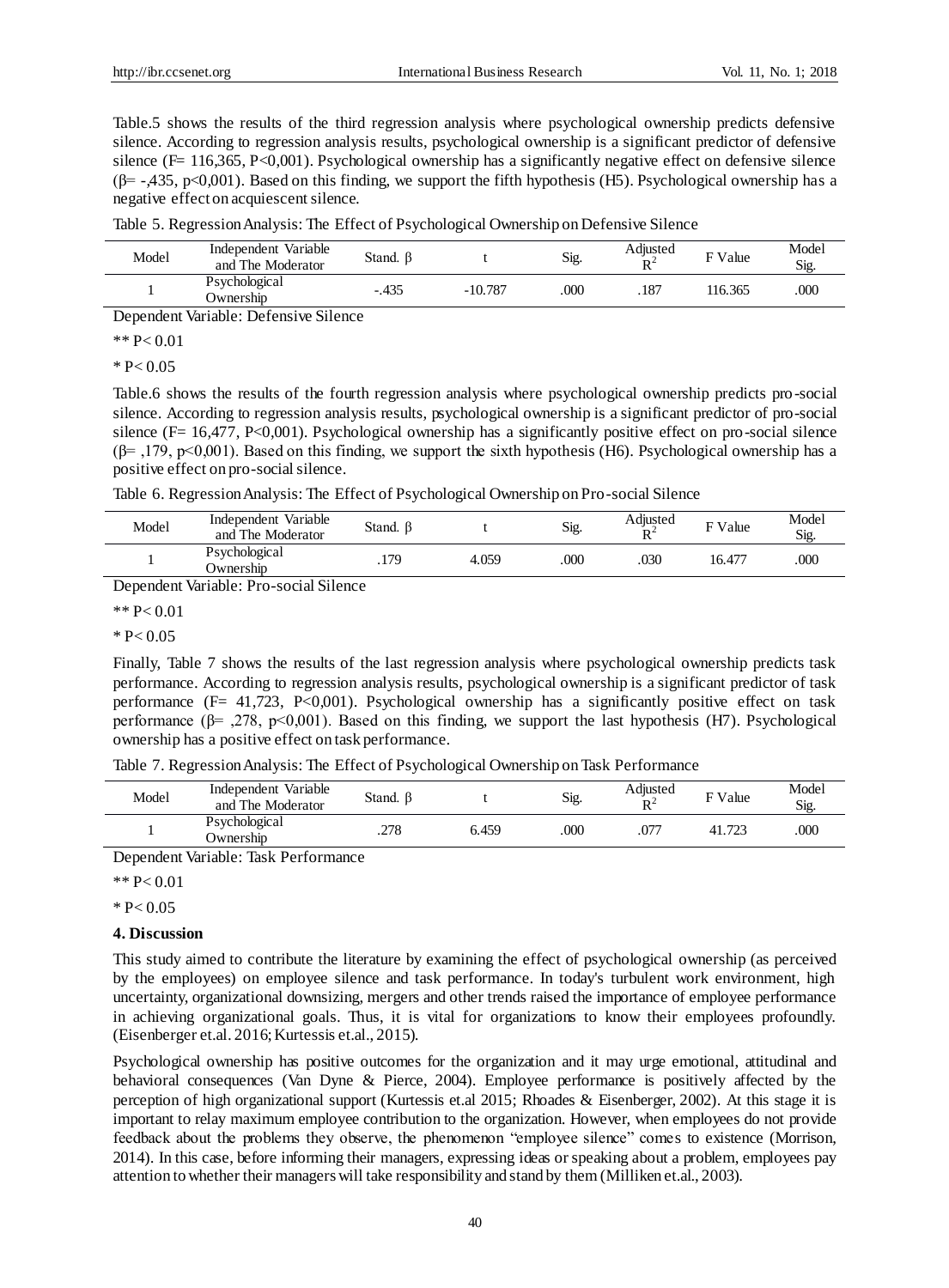Firstly, this study examined the effect of psychological ownership on different dimensions of employee silence. Data analyses revealed significant relationships between psychological ownership and employee silence. According to the results, as psychological ownership increase, acquiescent silence and defensive silence decrease, while pro-social silence increase. These findings are consistent with the previous findings indicating that psychological ownership is an antecedent of employee silence. When employees feel comfortable and open communication channels are available in the organization, this leads employees to feel psychologically safe (Botero & Van Dyne, 2009).

Secondly, the effect of employee silence dimensions on task performance was probed. Results showed that as acquiescent silence and defensive silence increase, task performance decreases. On the other hand, as pro-social silence increase, task performance also increases. These findings are also consistent with the relevant literature. Brinsfield et.al. (2009) found that employee voice and silence significantly influence employee and organizational performance. Other researchers documented similar results about the negative effects of acquiescent silence and defensive silence on task performance; and the positive effect of pro-social silence on task performance (Briensfield et.al., 2009, Tayfun & Çatır 2013).

Finally, the relationship between psychological ownership and task performance was examined. Results showed that as the level of perceived psychological ownership increase, task performance also increases. Indeed, studies show when organizations back up their employees psychologically, employee level outputs are promoted and their performance increased (Ghafoor et.al., 2011; Sieger et.al., 2013). Similarly, Van Dyne and Pierce, (2004) claimed that psychological ownership is the key component of increased organizational performance and organizational citizenship.

# **5. Conclusion**

This study provides some empirical evidence about the effect of psychological ownership on employee silence and task performance. The empirical findings obtained by this study highlight the importance of the feeling of psychological ownership in the organizations as a critical factor that may affect the employer-employee relationship and their mutual responsibilities. Expressing their innovative ideas and suggestions in a supportive work environment, academicians may improve their performance and keep up with the fast-changing science and education industry. Particularly working in state universities where organizational hierarchy is relatively high, managerial attitudes and behavior have significant influence on the productivity of academicians. If they feel that their efforts are not well appreciated, they will respond with negative emotions and prefer keeping silent rather than sharing their expertise and experience to improve organizational performance.

This study has a number of limitations. First, this study is limited with the data collected only from academicians working for the state universities. Higher education industry is a unique sector that has particular work conditions. Hence, replicating this study in a different context may reveal additional insights. Another limitation is keeping perceived psychological ownership as the only antecedent of employee silence. In the real life settings, several other factors may contribute to employee silence. Future studies may integrate other work related / organizational factors that may influence employee silence into the model. Further, possible variations caused by employee demographics and working conditions may also be controlled in future studies.

# **References**

- Avey, J. B., Avolio, B. J., Crossley, C. D., & Luthans, F. (2009). Psychological ownership: theoretical entensions, measurement and relation to work outcomes. *Journal of Organizational Behavior, 30,* 173-191. https://doi.org/10.1002/job.583
- Booth-Butterfield, M., & Booth-Butterfield S. (1991). Individual differences in the communication of humorous messages., *Southern Communication Journal 56*(3), 205-218. https://doi.org/10.1080/10417949109372831
- Borman, W. C., & Motowidlo, S. J. (1993). Expanding the criterion domain toinclude elements of contextual performance. Chapter in N. Schmitt and W. C. Borman (Eds.), Personnel Selection. San Francisco: Josey-Bass, 71-98.
- Borman, W. C., & Motowidlo, S. J. (1997). Task performance and contextual performance: the meaning for personnel selection research. *Human Performance, 10,* 99-109. https://doi.org/10.1207/s15327043hup1002\_3
- Borman, W. C., Penner, L. A., Allen, T. D., & Motowidlo, S. J. (2001). Personality predictors of citizenship performance. *International Journal of Selection and Assessment, 9*(1-2), 52-69. https://doi.org/10.1111/1468-2389.00163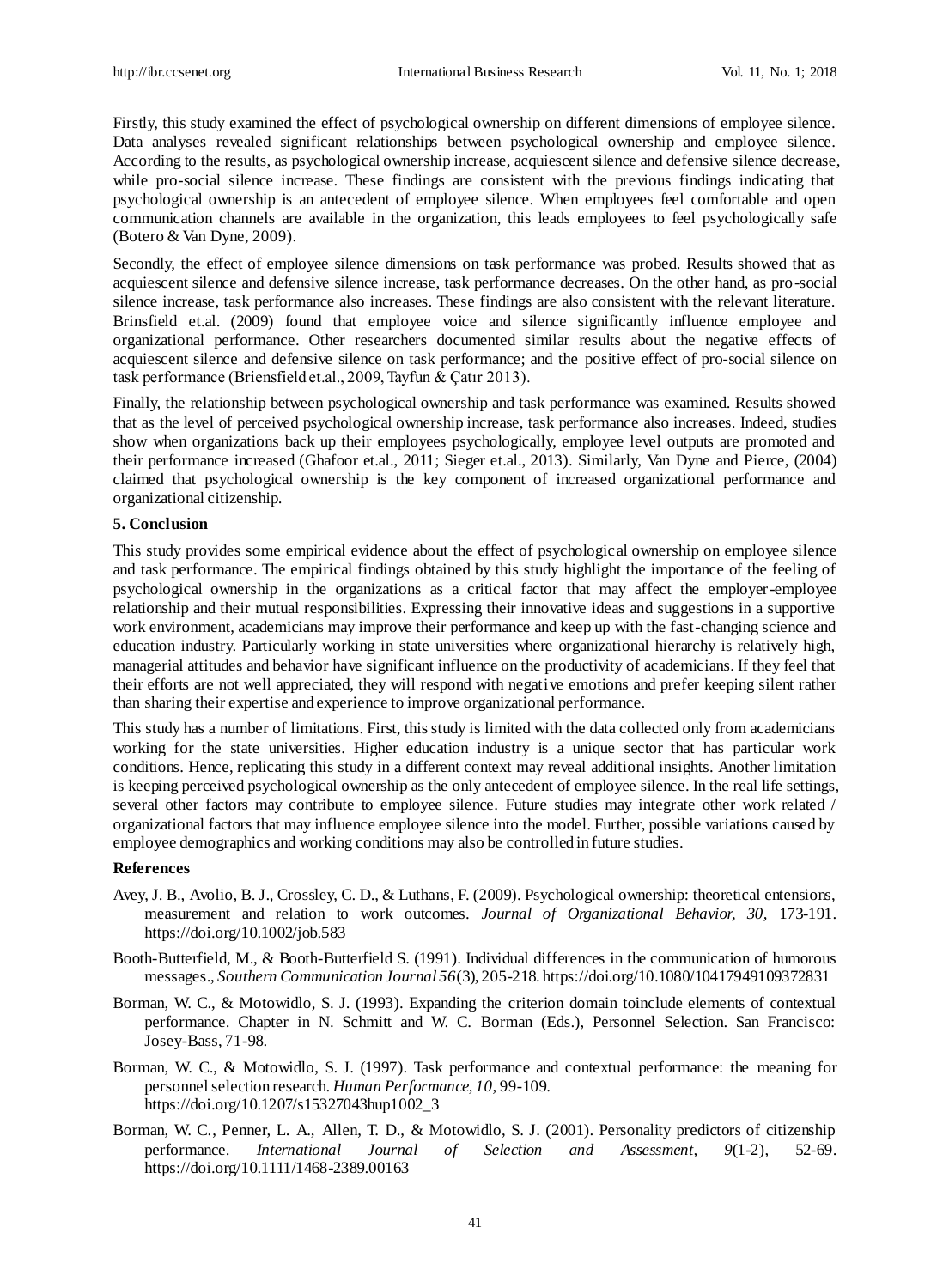- Botero, I. C., & Van Dyne, L. (2009). Predicting voice: Interactive effects of LMX and power distance in the U.S. and colombia. *Management Communication Quarterly, 23,* 84-104. https://doi.org/10.1177/0893318909335415
- Brinsfield, C. T., Edwards M. S., & Greenberg J. (2009). Voice and silence in organizations: historical review and current conceptualizations, Voice and Silence in Organizations Chapter 1, Emerald Group Publishing Limited, First Edition, UK, 3-33.
- Çakıcı, A. (2007). Örgütlerde sessizlik: sessizliğin teorik temelleri ve dinamikleri, Ç.Ü. *Sosyal Bilimler Enstitüsü Dergisi, 16*(1), 145 -162.
- Dittmar, H. (1992). The social psychology of material possessions: to have is to be. Hemel Hempstead: Harvester Wheatsheaf.
- Eisenberger, R., Glenn P. M., & William, D. (2016). Optimizing perceived organizational support to enhance employee engagement. Society for Human Resource Management and Society for Industrial and Organizational Psychology.
- Ghafoor, A., Qureshi, T. M., Khan, M. A., & Hijazi, S. T. (2011). Transformational leadership, employee engagement and performance: Mediating effect of psychological ownership. *African journal of business management, 5*(17), 7391-7403. https://doi.org/10.5897/AJBM11.126
- Hirschman, A. O. (1970). Exit, voice and loyalty: Responses to decline in firms, Organizations, and States. Cambridge, London: Harvard University Press.
- Jawahar, I. M., & Carr, D. (2007). Conscientiousness and contextual performance: the compensatory effects of perceived organizational support and leader ‐member exchange. *Journal of Managerial Psychology, 22*(4), 330-349. https://doi.org/10.1108/02683940710745923
- Kurtessis, J. N., Eisenberger, R., Ford, M. T., Buffardi, L. C., Stewart, K. A., & Adis, C. S. (2015). Perceived organizational support: a meta-analytic evaluation of organizational support theory. *Journal of Management, 20*(10), 1-31.
- Li, R., & Ling, W. (2010). The impact of perceived supervisor support on employees work related attitudes and silence. *Behavior Journal of Business Economics, 5,* 7.
- Mayhew, M. G., Ashkanasy, N. M., Bramble, T., & Gardner, J. (2007). A study of the antecedents and consequences of psychological ownership in organizational settings. *The Journal of social psychology, 147*(5), 477-500. https://doi.org/10.3200/SOCP.147.5.477-500
- Milliken, F. J., Morrison E. W., & Hewlin, P. F. (2003). An exploratory study of employee silence: issues that employees don't communicate upward and why. *Journal of Management Studies, 40*(6), 1453-1476. https://doi.org/10.1111/1467-6486.00387
- Morrison, E. W., & Milliken, F. J. (2000). Organizational silence: a barrier to change and development in a pluralistic. *The Academy Of Management Review, 25,* 706-725.
- Morrison, E. W., & Milliken, F. J. (2003). Speaking up, remaining silent: the dynamics of voice and silence in organizations. *Journal of Management Studies, 40*(6), 1353-1358. https://doi.org/10.1111/1467-6486.00383
- Morrison, E. W. (2014). Employee voice and silence. *Annual Review Of Organizational Psychology And OrganizationalBehavior, 1,* 173-197. https://doi.org/10.1146/annurev-orgpsych-031413-091328
- Murphy, K. R., & Cleveland, J. N. (1995). Understanding performance appraisal: social, organizational and goal based perspectives. Thousand Oaks, CA: Sage.
- Perlow, L. A., & Williams, S. (2003). Is silence killing your company? *Harward Business Review, 31*(4), 18-23. https://doi.org/10.1109/EMR.2003.24935
- Pierce, J. L., & Furo, C. A. (1991). Employee ownership: Implications for management. *Organizational Dynamics, 18*(3), 32-43. https://doi.org/10.1016/0090-2616(90)90062-T
- Pierce, J. L., Kostova, T., & Dirks, K. T. (2001). Toward a theory of psychological ownership in organizations. *Academy of Management Review, 26*(2), 298-310.
- Pierce, J. L., Rubenfeld, S. A., & Morgan, S. (1991). Employee ownership: a conceptual model of process and effects. *Academy of Management Review, 16,* 121-144. https://doi.org/10.5465/AMR.1991.4279000
- Pinder, C. C., & Harlos K. P. (2001). Quiescence and acquiescence as pesponses to perceıved injustice. *Research in Personnel and Human Resources Management, 20,* 331-369.